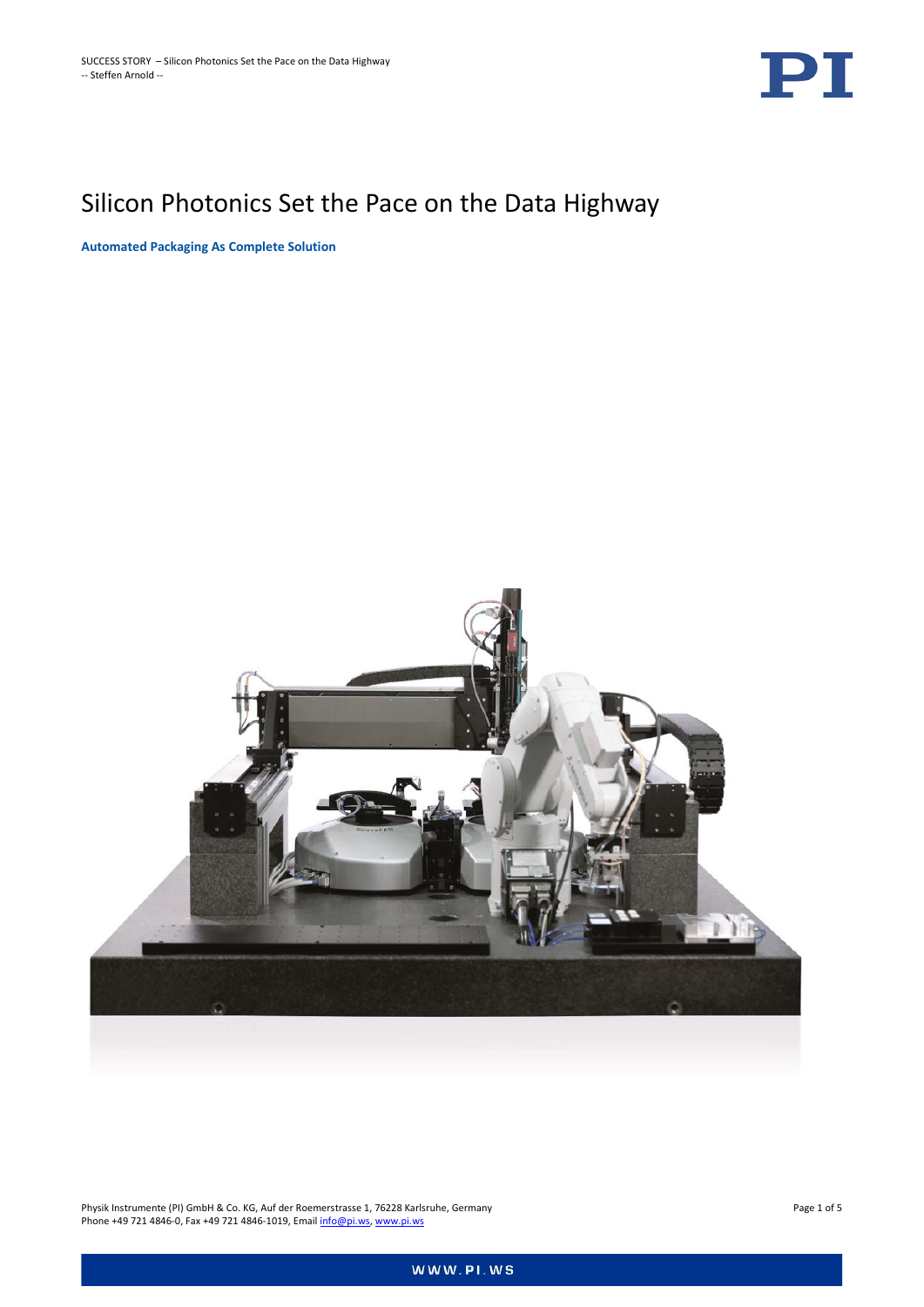Some years ago, silicon-photonics was already an important topic with regard to fast telecommunication solutions, today the focus lies more on datacom, implying that optical interconnect is not only used for long-haul data transmission, but also for on-chip communication, chip-to-chip, chip-toboard, and so on. The major buzzwords in this context are cloud computing, fast Internet and a number of other computer-supported services requiring the highest possible transmission rates.

Here, silicon photonics enable data rates to the magnitude of Tbit/s. However, it is far from easy to place the optical components on the silicon substrate or to handle the optical connectivity necessary to move data to / from the chips. To pave the way to cost-optimized mass production it is necessary to automate a number of complex positioning tasks, adding also machine vision and active measurements.



Fig. 1 Automated solution for silicon photonic chip production and inspection: the system integrates several hardware components and software for the automation of assembly and alignment, such as pick-and-place robot technology, image processing, or devices for precision positioning (image: PI)

<span id="page-1-0"></span>Silicon photonics employs fairly standard silicon semiconductor processes to build the optical elements required for sending, receiving, and distributing optical information between CPUs and other electronic components. To this purpose, optical components are integrated next to the electronic components in the silicon substrate.

The resulting microchips can send data at terabit-per-second rates via optical waveguides with very low power consumption and heat generation. The various components for manufacturing such semiconductor chips can already be produced with commercial equipment. Production at wafer level has become highly automated at reasonably low prices.

But as soon as you break away from the wafer level to full packaging technology, the costs soar upwards. The integration of light sources at the wafer level and the connection of the optical inputs and outputs prove to be difficult. As a rule, the optical waveguides on silicon wafers have a width ranging from 200 to 400 nm, and are therefore much smaller than optical mono-mode glass fibers with an average core diameter of approx. 9 um. For these monomode glass fibers, it is necessary to apply some special 'tricks' to funnel the light in and out of the chip (tapers, gratings, etc.).

Managing such an automation task is indeed a major challenge: It requires maximum precision in handling, positioning and adjustment as well as the highest possible production speed in order to serve mass markets. PI miCos, a PI subsidiary, has taken on this challenge and developed an automated photonic assembly and alignment system which has already proven itself in pre-production use.

The specialists for micro- and nanopositioning were able to leverage on a number of in-house technologies for this task. This resulted in a turnkey automated solution which can be adapted well to various application requirements [\(Fig. 1\)](#page-1-0).

Here, a silicon chip already diced from a complete wafer is assembled in a ceramic package and other optical elements are then bonded to it, for example, a fiber array, positioned with an sub-µm accuracy [\(Fig. 2\)](#page-1-1).



<span id="page-1-1"></span>Fig. 2 Chip packaging: silicon substrate (I), fiber connection (II), external laser source (III) and flip-chip bonds (IV) (image: PI)

Physik Instrumente (PI) GmbH & Co. KG, Auf der Roemerstrasse 1, 76228 Karlsruhe, Germany Page 2 of 5 Phone +49 721 4846-0, Fax +49 721 4846-1019, Emai[l info@pi.ws,](mailto:info@pi.ws) [www.pi.ws](http://www.pi.ws/)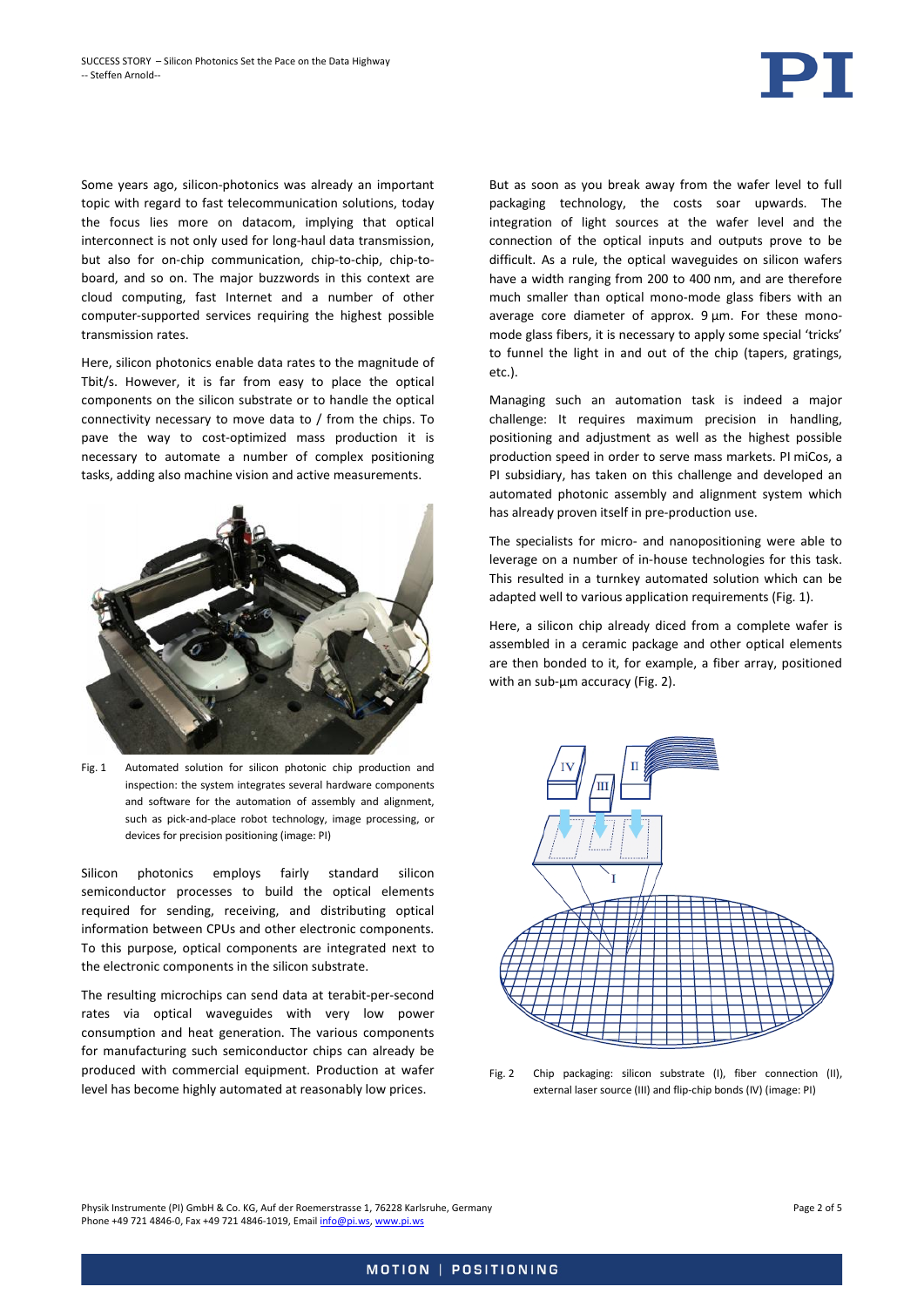

## Nanopositioning, Image Processing and Robotics

Four different areas [\(Fig. 3\)](#page-2-0) needed to be covered for the implementation of this complex assembly and alignment bench:



<span id="page-2-0"></span>Fig. 3 Schematic design: positioning system for fine adjustment (I), application-specific software and user interface (II), industrial image processing (III) and conventional robotics for pick-andplace of the components (IV) (image: PI)

Micro- and nanopositioning, machine vision, robotics for the pick-and-place of the various components, as well as the application-specific software and graphical user interface [\(Fig.](#page-2-1)  [5\)](#page-2-1). The principal design and function of the system are relatively easy to understand:

The vision-guided robot picks up the components and places them on intermediate holders. Then the photonic components are positioned with high accuracy on the Si substrate, employing a high resolution image processing system [\(Fig. 4\)](#page-2-2) based on cameras in the visible and shortwave infrared range (SWIR).



Fig. 4 Integrated image processing supports chip alignment prior to assembly (chip by STMicroelectronics) (image: PI)





<span id="page-2-1"></span>Fig. 5 Fine adjustment for fiber array. The light throughput is measured and optimized via scan algorithms (image: PI)

<span id="page-2-2"></span>Physik Instrumente (PI) GmbH & Co. KG, Auf der Roemerstrasse 1, 76228 Karlsruhe, Germany Page 3 of 5 Phone +49 721 4846-0, Fax +49 721 4846-1019, Emai[l info@pi.ws,](mailto:info@pi.ws) [www.pi.ws](http://www.pi.ws/)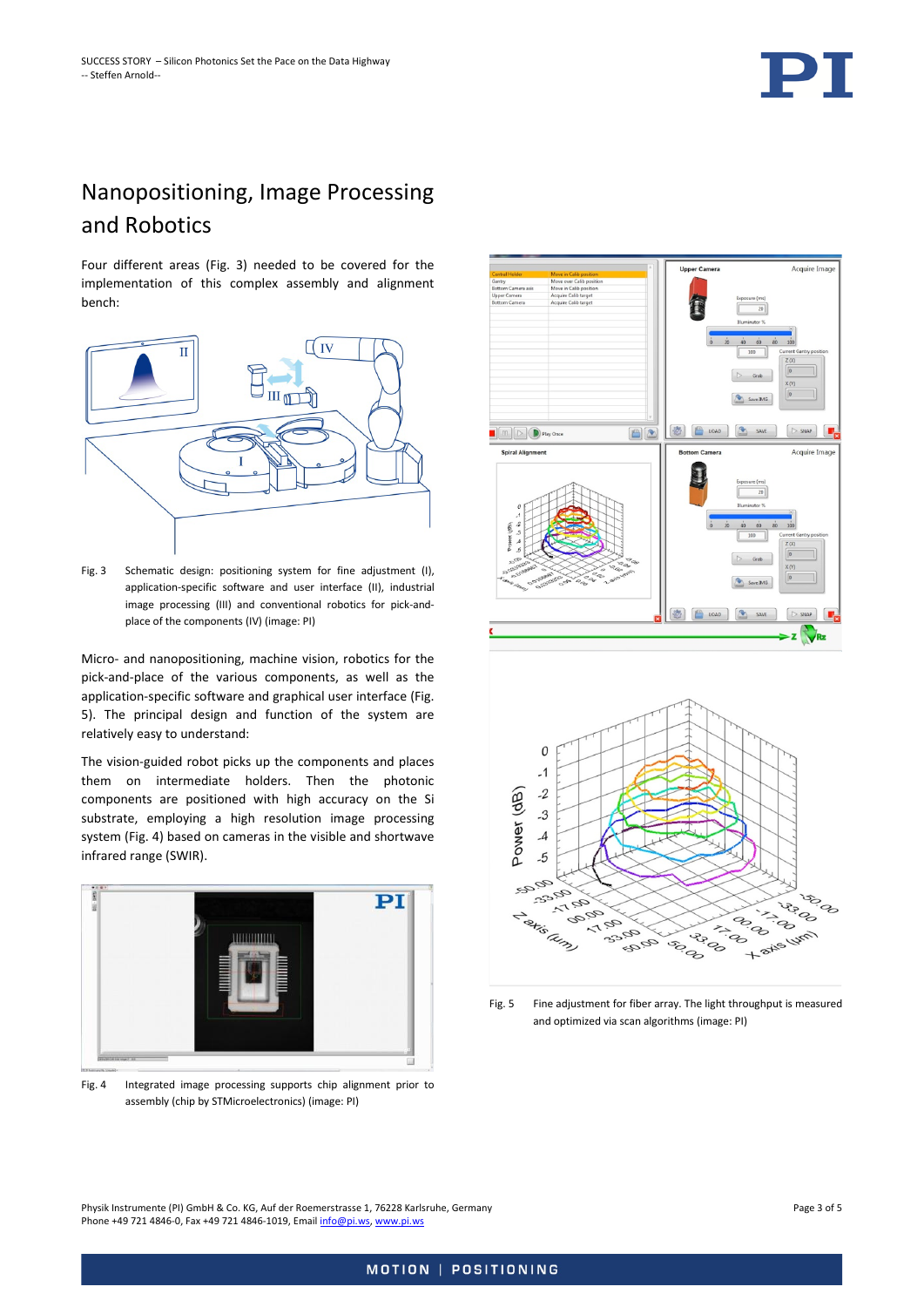

The task is managed by a combination of linear positioners and micro-fabrication robots operating in six degrees of freedom, the so-called SpaceFAB's from PI miCos [\(Fig. 6\)](#page-3-0).



Fig. 6 Exact alignment of the optical fibers on a silicon photonic chip package using two SpaceFab positioning systems (image: PI)

## <span id="page-3-0"></span>The Parallel-Kinematic Principle

The parallel-kinematic SpaceFab principle is based on three XY stages that jointly position a platform using three struts with a constant length and a suitable joint configuration [\(Fig.](#page-3-1)  [7\)](#page-3-1).

<span id="page-3-1"></span>

Fig. 7 In contrast to serial kinematics, in parallel-kinematic systems all the actuators act directly on the same platform (image: PI)

This enables the realization of fast and high-precision travel. In contrast to serial kinematics, in parallel-kinematic systems all the actuators act directly on the same platform, in other words there is no accumulation of guiding errors as in "stacked" systems, thus increasing accuracy greatly. But there are also other advantages: for example, low moved mass and consequently better dynamic performance equal for all motion axes, no moving cables to cause friction, and a considerably more compact design.

The XY stages, which were developed especially for applications in optical waveguide alignment, can be equipped with rotary encoders or high-precision glass measuring scales in a closed servo loop. Commanding the Hexapod system has been made very easy.

The Hexapod controller allows the user to set an arbitrary point in space as center of rotation. This freely definable pivot point is maintained independently of the motion, a feature which has proven especially invaluable for optical adjustment.

This method allows extremely precise positioning of the photonic components, and the so-called "first light" is achieved, based on the initial position feedback of the photonics components supplied by the imaging system This term states that optical signal continuity can be measured and monitored.

This is a prerequisite for searching and detecting peaks in the sub-micron range with a high level of accuracy. Successful fine alignment is followed by an automated bonding cycle with epoxy resin, optionally with UV or thermal curing. This customized pre-production automated solution for silicon photonics reduces the entire manufacturing process to only a few minutes, which compares very favorably with the usual 40 minutes or more required today for manual production.

With their turnkey assembly and adjustment system, the specialists for micro- and nanopositioning have contributed to a major advance in driving silicon photonics ahead and getting closer to the needs of silicon photonics mass production. It will be interesting to see how the future develops.

Physik Instrumente (PI) GmbH & Co. KG, Auf der Roemerstrasse 1, 76228 Karlsruhe, Germany Page 4 of 5 Phone +49 721 4846-0, Fax +49 721 4846-1019, Emai[l info@pi.ws,](mailto:info@pi.ws) [www.pi.ws](http://www.pi.ws/)